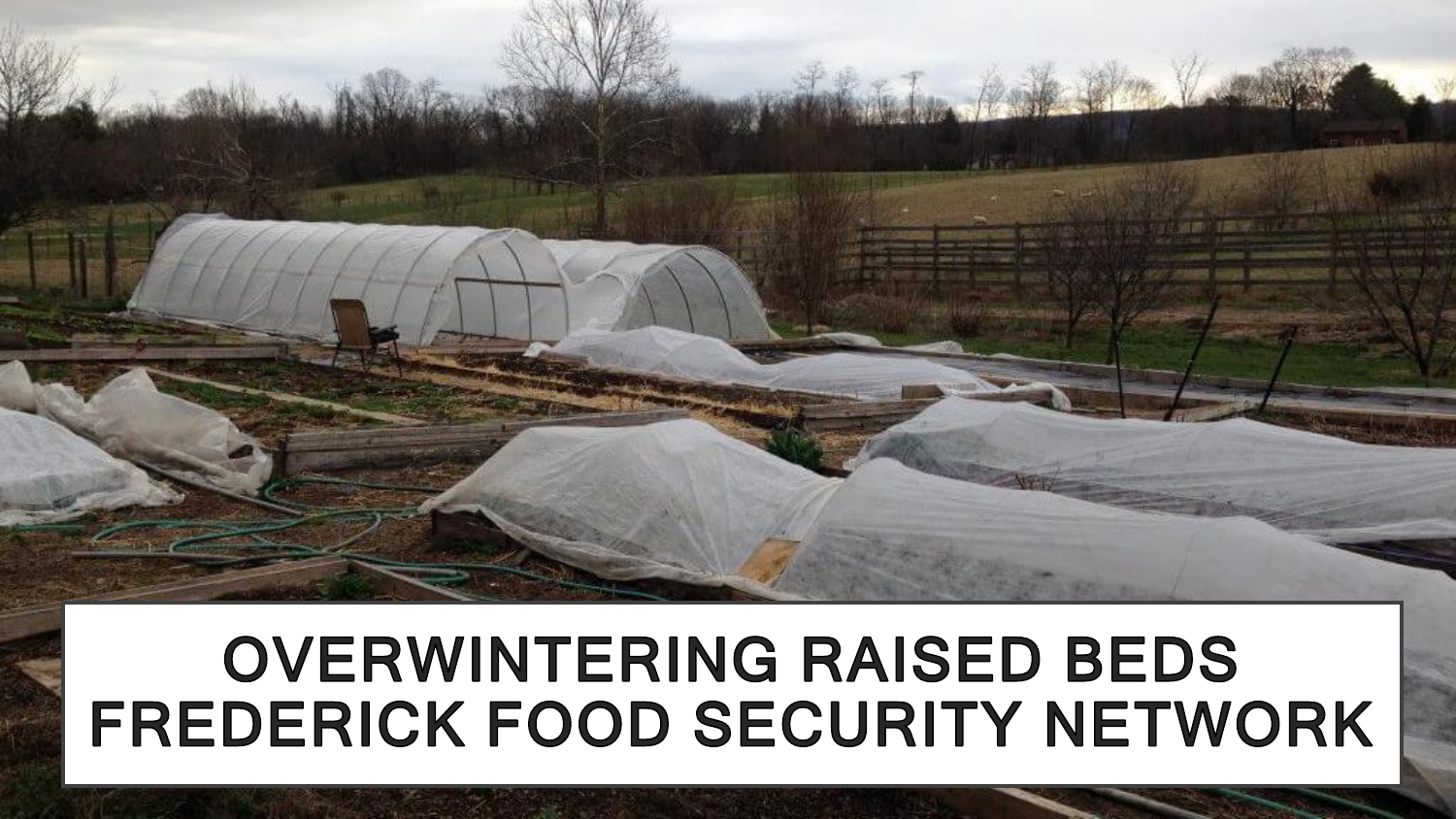# METHOD 1: Weed and Clean

- Will need to be done prior to using any method.
- Pull all weeds and trim the grass around your raised beds.
- Rake up all dead plant matter.
- Use a hand trowel to break up the top layer of soil.
- If the soil is deeply impacted, use a broad fork to get deep into the bed and break up the soil.
- Cover with dark tarp or plastic to keep out sunlight/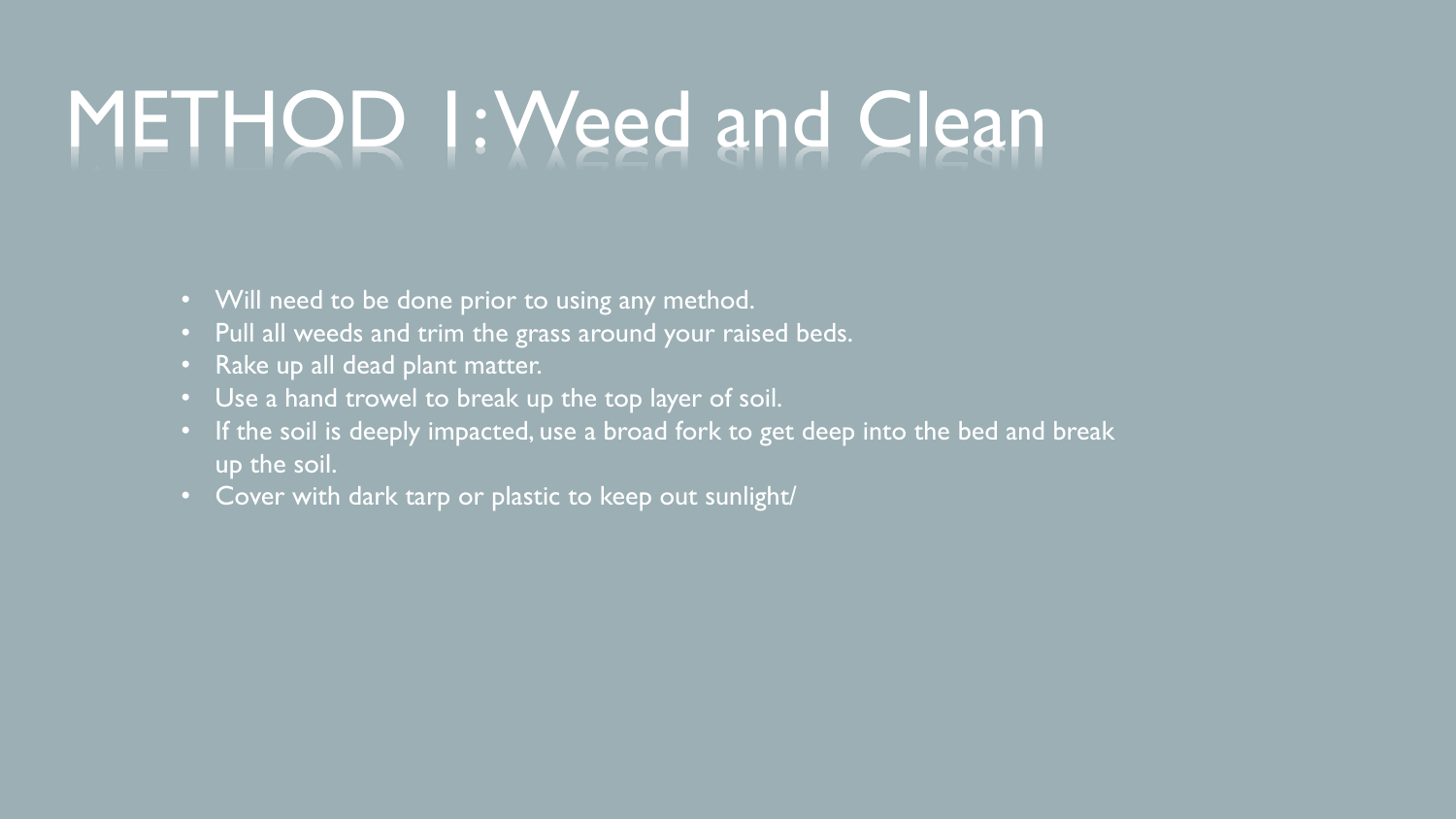### METHOD 2: Plant Cover Crop/"Live Mulch"

- Improve soil organic matter and soil fertility.
- Suppress cool-season weeds.
- Prevent soil erosion.
- Create a better seedbed for spring planting

#### **Winter Killed Crops:** Oilseed Radish, Field Pea

- Sufficient Biomass to weigh down weeds.
- Till into soil before Spring planting

**Winter Hardy Crops:** Winter Rye, Winter Wheat, Hairy Vetch, Austrian Winter Peas, and Crimson Clover.

• "Mow" down before planting in Spring; mix into soil.

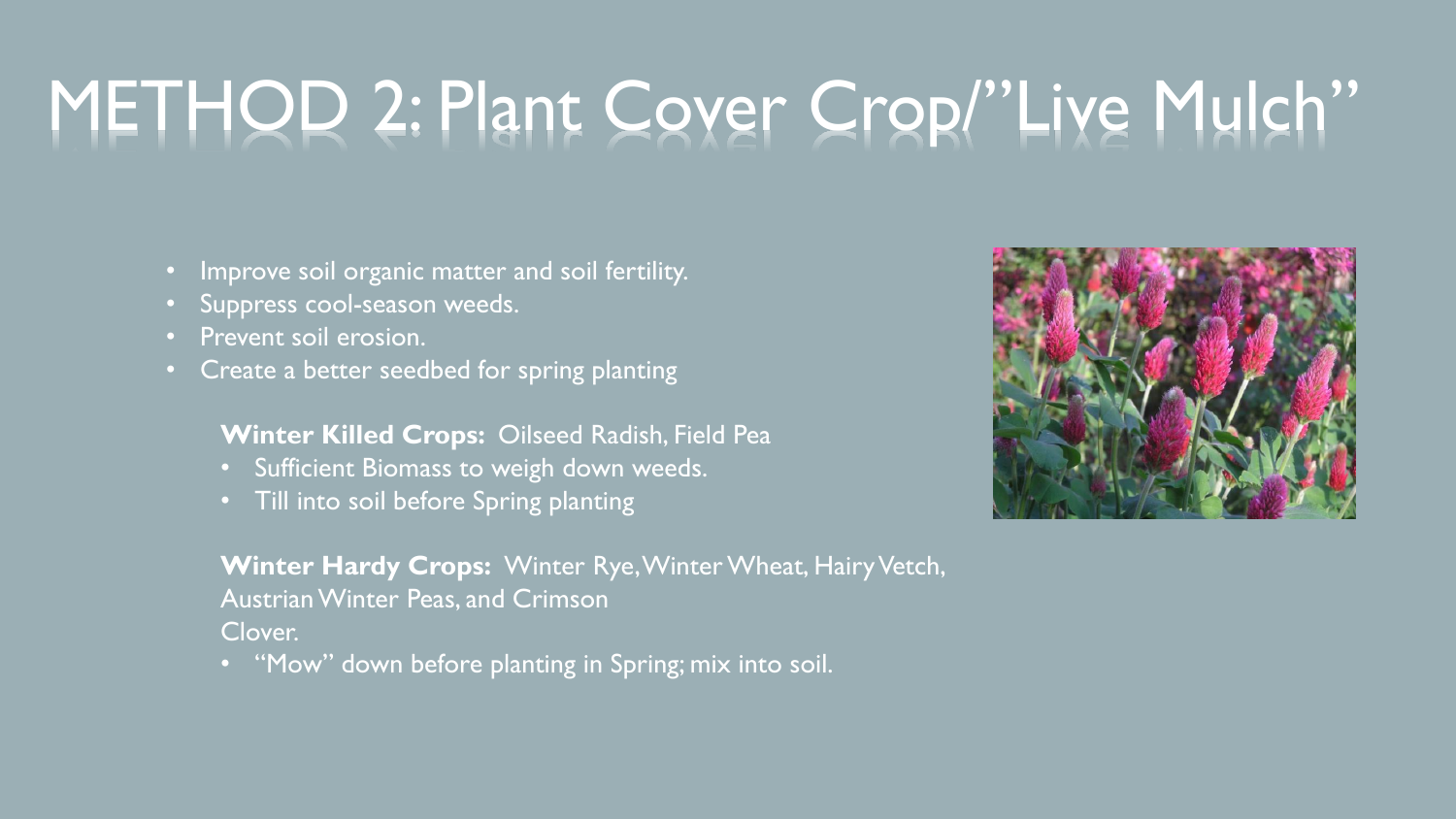### METHOD 3: Compost and Mulch

- Mulching works to suppress weeds and retain moisture. When you choose organic mulches, they add organic matter to the garden as they decompose. For many, when we think of mulching we think of wood chip, but there are many other types of organic mulches appropriate for the kitchen garden.
	- **FREE MULCH FRIDAY! Otherwise \$15 a ton (Can also bring empty buckets/tubs)**
	- **Compost- \$20 a ton.**
	- **Bring ID and tarp.**
	- **<https://frederickcountymd.gov/5061/Mulch-Premium-Revive-Compost-for-Sale>**
	- **Leafgro- \$5 on average per bag; good for small areas.**
- If particularly weedy, layer your beds: Compost > Cardboard > Mulch